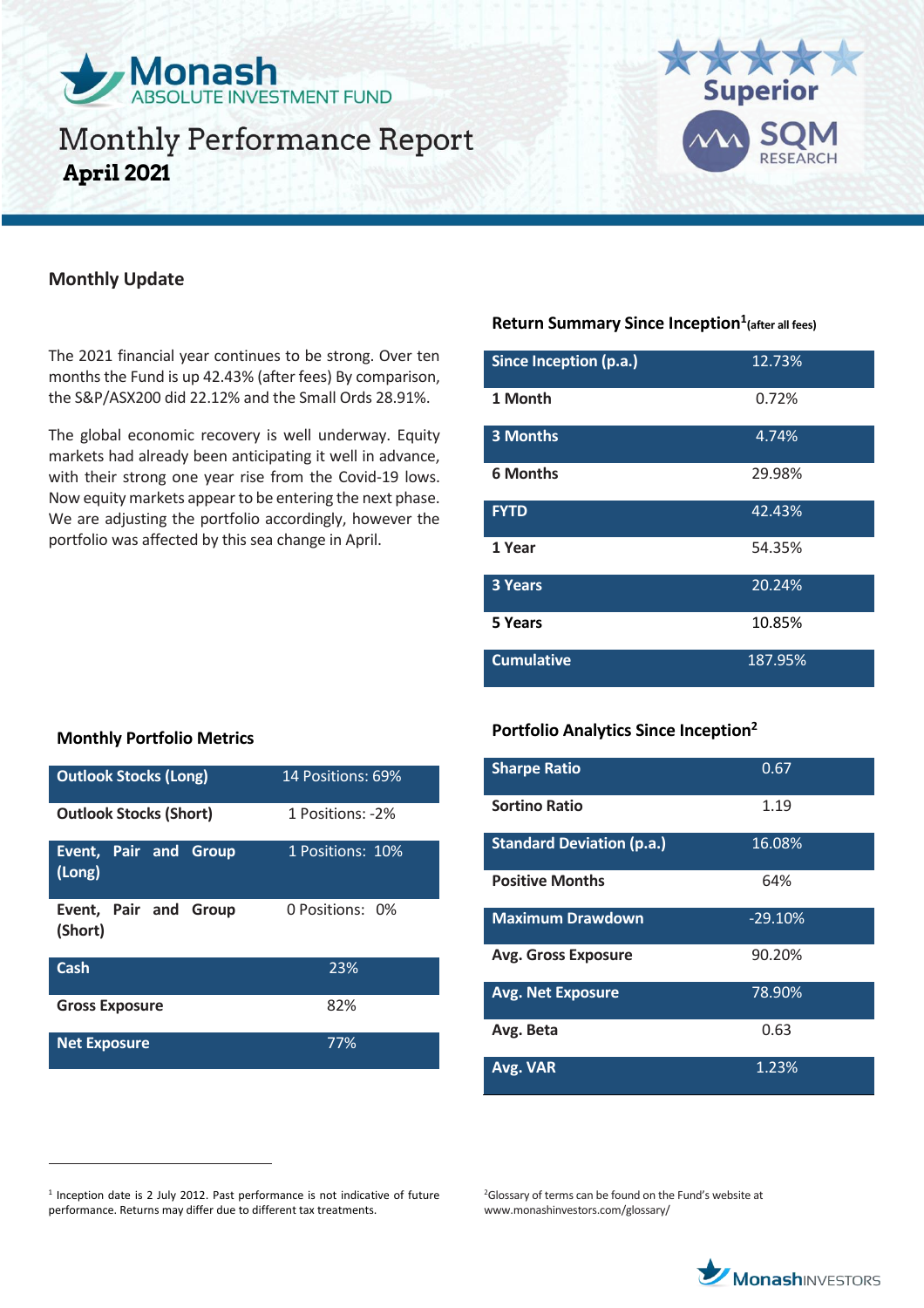



#### **Performance Highs and Lows in April**

In April the portfolio lagged the market, delivering a small positive return for the month. We have previously noted that the cash weight had been increasing as we trimmed rising stocks and exited some positions. The cash weight finished at 29% for the month but that only partly accounted for our portfolio lagging the strong market. The bigger problem was that too many of the stocks fell in price despite the strong market, and offset much of the gains from the strongly rising shares.

The biggest detractor was Telix (ASX: TLX), which fell -13%. There was no news event that caused this. The next biggest detractor was Bill Identity (ASX: BID) which fell -22%, on a disappointing quarterly update. Given that this missed our "sign post" we immediately cut a third of the position. Electro Optic Systems (ASX: EOS) also released its quarterly update, and while there was no revenue or earnings miss for us, the market marked the stock down -11% over the month on the tardiness of its cash receipts. These three stocks cost the portfolio -2.4% alone.

We did have some good wins too. People Infrastructure (ASX: PPE) rose 21%, on favourable analyst coverage despite no news. EML Payments (ASX: EML) rose 17%, partly explained by a small acquisition. Unity Group (ASX: UWL) rose 20%, another stock that climbed without obvious news flow. These three stocks added about 3.3% collectively to the portfolio return, more than offsetting the three major detractors.

During April we were quite active on the short side, which added value too. Early in the month we shorted Kogan (ASX: KGN) and JB Hi-Fi (ASX: JBH) on concerns about slowing future sales growth and contracting margins. We were concerned in particular for Kogan that it had a worsened inventory problem, which it confirmed late in the month. The stock finished down -18% from our entry price and we closed out the position prior to month end. When JB Hi-Fi made its quarterly update, it also provided evidence of peaking sales growth and margins, which the CEO all but confirmed by announcing he was leaving to go to Premier Investments. We closed out our JBH position before the end of the month with the stock down from our entry price by -12%. These two short positions added 0.8% to the portfolio return.

#### **Investment response to the progressing economic and market cycle**

It's hard to avoid noticing: economic growth is strong and getting upgraded, and there are some modest inflation pressures coming through – though inflation is strong in areas like commodities, building materials, and products where supply is constrained by a lack of computer chips. Usually at this time in the cycle, central banks would be trying to nip future inflation in the bud by raising interest rates. Instead the RBA is saying quite the opposite, announcing ultra-low rates are here to stay for three years, and the US Fed is still about as dovish as it has ever been. To add fuel to the fire, both the Australian and USA governments are making announcements of increased spending.

This is very positive for the stock market overall, in the near to medium term. Very strong economic growth, low interest rates, central banks asleep at the wheel, governments on a spending spree. Overall, analyst consensus EPS growth for the average stock will accelerate. We should expect plenty of positive surprises at the next reporting season in August and the one that follows in February 2022.

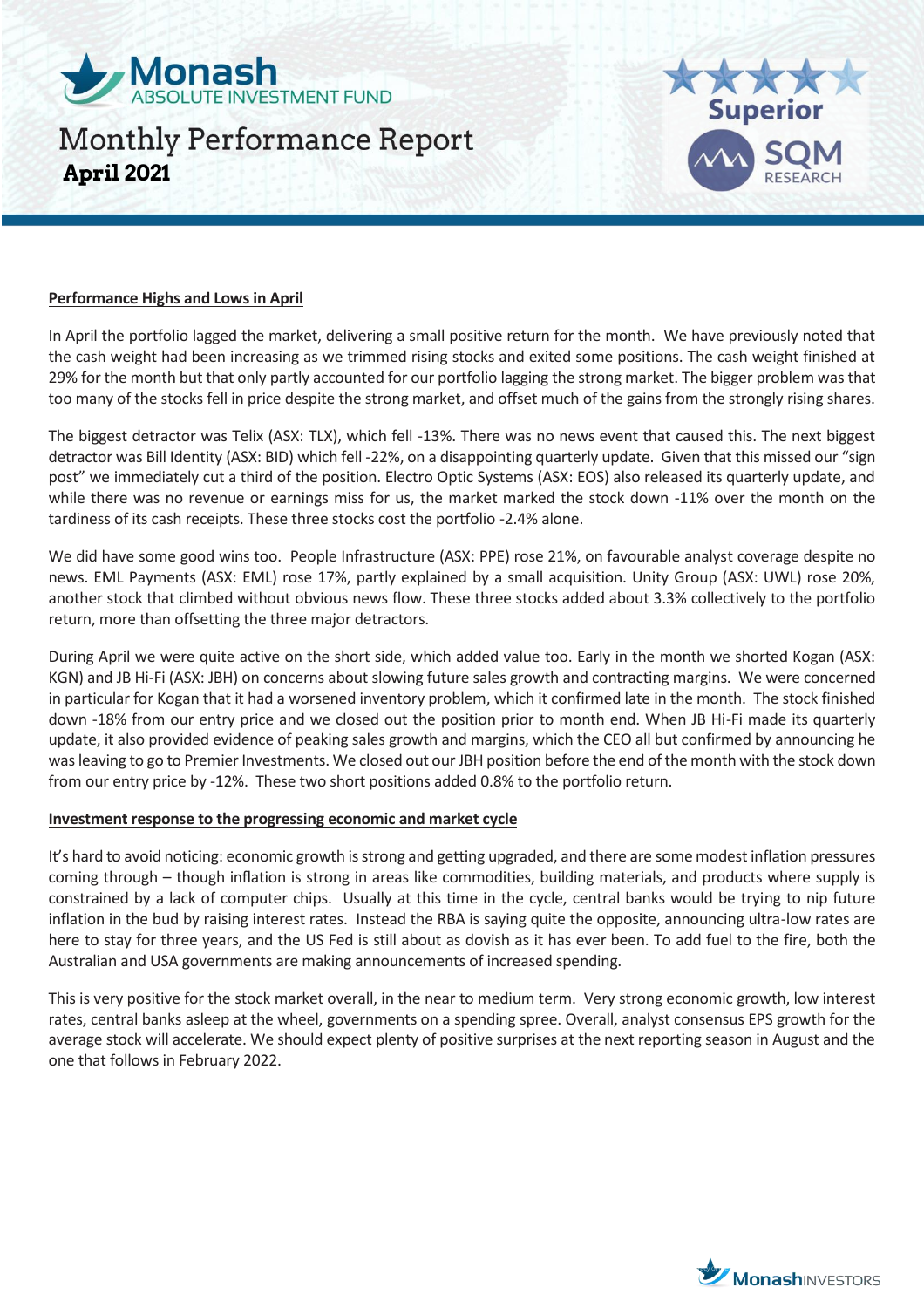



Even when cash rates start to rise in a "normal" cycle, it's still a good time to invest. The "bad" time to invest is when central banks continue to ratchet rates up when growth is starting to slow. One day it will happen, but that's some time away.

Right now, growth is becoming widespread. Since the GFC, growth has mostly been concentrated in small pockets of the market, the highest profile of these being tech related stocks. These stocks tended to be smaller companies, though some have grown quite large. The thing is, with growth becoming more widespread there is less competition for this relatively smaller number of stocks. As stocks they will not be in so much demand from investors. This materially changes our view on how these stocks will be treated by the market. Or to put it another way, long duration growth stocks, particularly those with "back ended" earnings growth, will be priced less aggressively by the market in lieu of near term growth opportunities.

So where does that leave us? The great benefit of our approach to investment is that we have the flexibility to incorporate our learnings from recurring business situations and patterns of behaviour to inform our assessment of stock price targets and adjust the portfolio accordingly.

Here's the implication from our insight about this stage of the market cycle: we have to adjust our expectation downwards for the price that these back ended high growth stocks should be trading. This reduces our target prices below our required thresholds for a number of our companies. Indeed, we have already been seeing the share prices of many high growth companies (like the WAAAX stocks) fall while the market has been rising overall.

As a result we have been doing some selling, and our cash weight since the end of April has been rising.

We will continue to keep you updated on our portfolio activity.

| Winston Capital Partners (Acting on behalf of Monash Investors) |                       |                               |
|-----------------------------------------------------------------|-----------------------|-------------------------------|
| SA, NT and WA Advisers                                          | Andrew Fairweather    | P: +61 401 716 043            |
|                                                                 |                       | andrew@winstoncapital.com.au  |
| VIC, NSW and ACT Advisers                                       | Stephen Robertson     | P: +61 418 387 427            |
|                                                                 |                       | stephen@winstoncapital.com.au |
| VIC, QLD & NSW Advisers                                         | <b>Cameron Harris</b> | $P: +61400248435$             |
|                                                                 |                       | cameron@winstoncapital.com.au |
| SA, VIC and NSW Advisers                                        | James Archer          | P: +61 432 273 335            |
|                                                                 |                       | james@winstoncapital.com.au   |

# **For all business development enquiries, please contact**

### **For all investors enquiries, please contact**

Link Fund Solutions Pty Limited (Acting on behalf of the Fund) +612 9547 4311 [LFS\\_registry@linkgroup.com](mailto:LFS_registry@linkgroup.com)